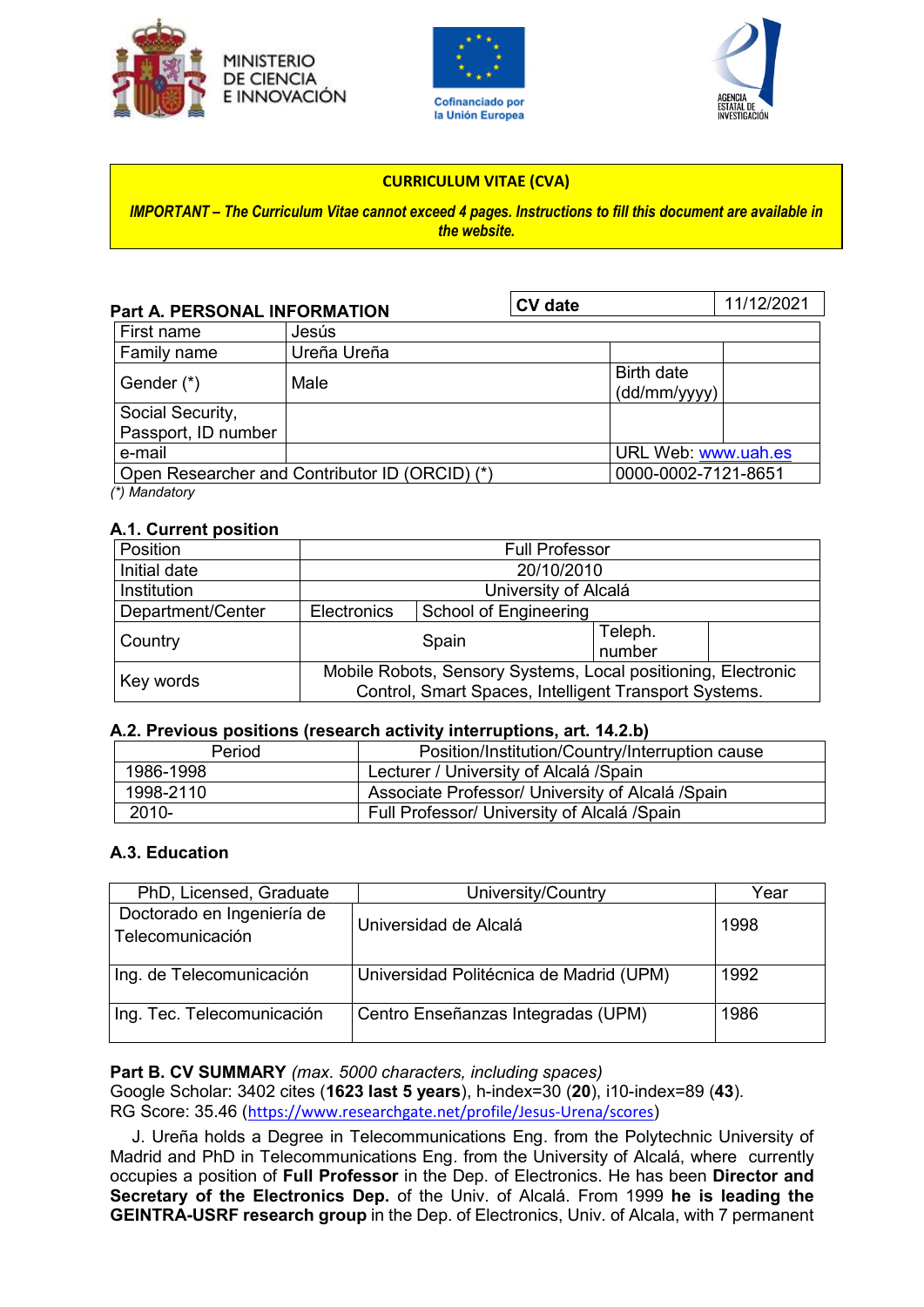

researchers and **an average of more than 15 scholarships**, contracts and PhD students. He has participated in numerous **research projects, 35 with public funding, total funding 2.700.000 €** (13 as Principal Investigator) **and more than 30 with private funding, total funding of about 2.000.000€** (more than half as responsible).

The topics addressed in research covers the areas of mobile robotics, multisensor integration, ultrasound and infrared sensors, implementation of algorithms in hardware, positioning systems, ambient assisted living and electronic and information technologies applied to transport. As results of the research projects there **are publications in journals (more than 80 international publications in indexed journals**) and participations in national and international conferences (more than 150 papers). These papers are published in different journals - going through reviews of very varied committees - many of them of **the best in their respective categories** and resulting in **high citation rates**. Most publications are in journals that are **highly valued in applied engineering**: e.g. IEEE Proceedings, IEEE Trans. on Robotics, IEEE Trans. on Signal Proc., IEEE Trans. on Instrum. and Meas., IEEE Robotics and Autom. Magazine, ... Many of the developed works have given rise to practical electronic systems being object of industrial exploitation (**co-inventor in 11 patents**). The recognition of this activity by the Spanish Nat. Comm. for the Evaluation of Research Activity ends up in the positive evaluation of **four consecutive 6year-periods of research** (1993-1998, 1999-2001, 2002-2009 and 2010-2015) and **one of transference** (2020). Recently, he applied for funding to **start the Motion Capture Lab** of the University of Alcalá, obtaining a funding of 180.000€. He participated in 2016, as an **expert of the Ministry, in the Tech. Project Comm. of the National R&D Plan** in the area of Comp. Sc. Techn. (TIN).

He has supervised **more than 80 final students' works** in Grades and Masters. He has **supervised or co-supervised up to 19 doctoral theses**, within a doctoral program with a Quality Mention since 2003, **8 of the thesis with European doctorate recognition** and **4 in international co-supervision** (double degree with Univ. Blaise-Pascal [Fr], with Xi'an Technology University [Ch], with Univ. de Tounis El Manar [Tu] and Univ. de La Plata [Ar]. Seven **(7) of the thesis obtained the award for best thesis** in the University of Alcalá. Most of the **former students are involved in research activities** at universities (4 in LatAm, 1 in Asia, 1 in Africa and 9 in Spain, three of them currently as Full Professors).

He **stayed several months in European** and Latin-American Centers: LASMEA at Blaise Pascal Univ. (Fr), Intell. Syst. Centre at Algarve Univ. (Po). He has collaborated with numerous national groups as **coordinator of projects and promotor of the Indoor Positioning and Navigation Network** (REPNIN and REPNIN+) with ten Spanish group. He has been **General chair** in the 5th IEEE Int. Symp. on Intell. Signal Processing - WISP'07, 3rd Workshop on Biomimetic Ultrasound, and in the 7th Int. Conf. on Indoor Positioning and Indoor Navigation (IPIN), held in Alcalá de Henares in 2016. **Member of the IPIN Steering Committee and TPCs** in national and international conferences (I2MTC, VICIMS, ETFA, WISP, ROSE, IPIN, ...). He was **outstanding editor** (2014-2020) and **currently is Associate Editor in Chief** of the journal "IEEE Trans. on Instrum. and Meas.", and **Associate Editor** of "Sensors". **President of the Spanish chapter** of the IEEE Instrum. and Meas. Society.

With his research group, **he was awarded 1st Prize of the 11th Ideas Competition for the creation of Technology-Based Companies**-UAH, €3000 (2019) with the company proposal "FragilTec Assistance System"; and **UAH Social Council Award for the Transfer of Knowledge University-Society** for the work "Ambient intelligence for independent living", 18000€ (2019). He continuously collaborates in **dissemination activities to society**, such as Science Week or industry demonstrations. Thanks to his research and academic activity, he has been selected for being **member of research and evaluation panels** in different **national** (UAH, UC3M, EHU, U. Extremadura, UJI, …) and **international universities** (Tampere U., KU Leuven, Univ, of Singapur, RMIT University, …) for selecting researchers and academics.

#### **Part C. RELEVANT MERITS** *(sorted by typology)*

#### **C.1. Publications** *(see instructions)*

**1 Scientific paper**. José Manuel Villadangos; Jesús Ureña; Juan Jesús García; Ana Jiménez; Álvaro Hernández; María Carmen Pérez o. 2021. Dynamic Adjustment of Weighted GCC-PHAT for Position Estimation in an Ultrasonic Local Positioning System. Sensors. MDPI. 21, 7051, pp.1-25. [https://doi.org/10.3390/s21217051.](https://doi.org/10.3390/s21217051)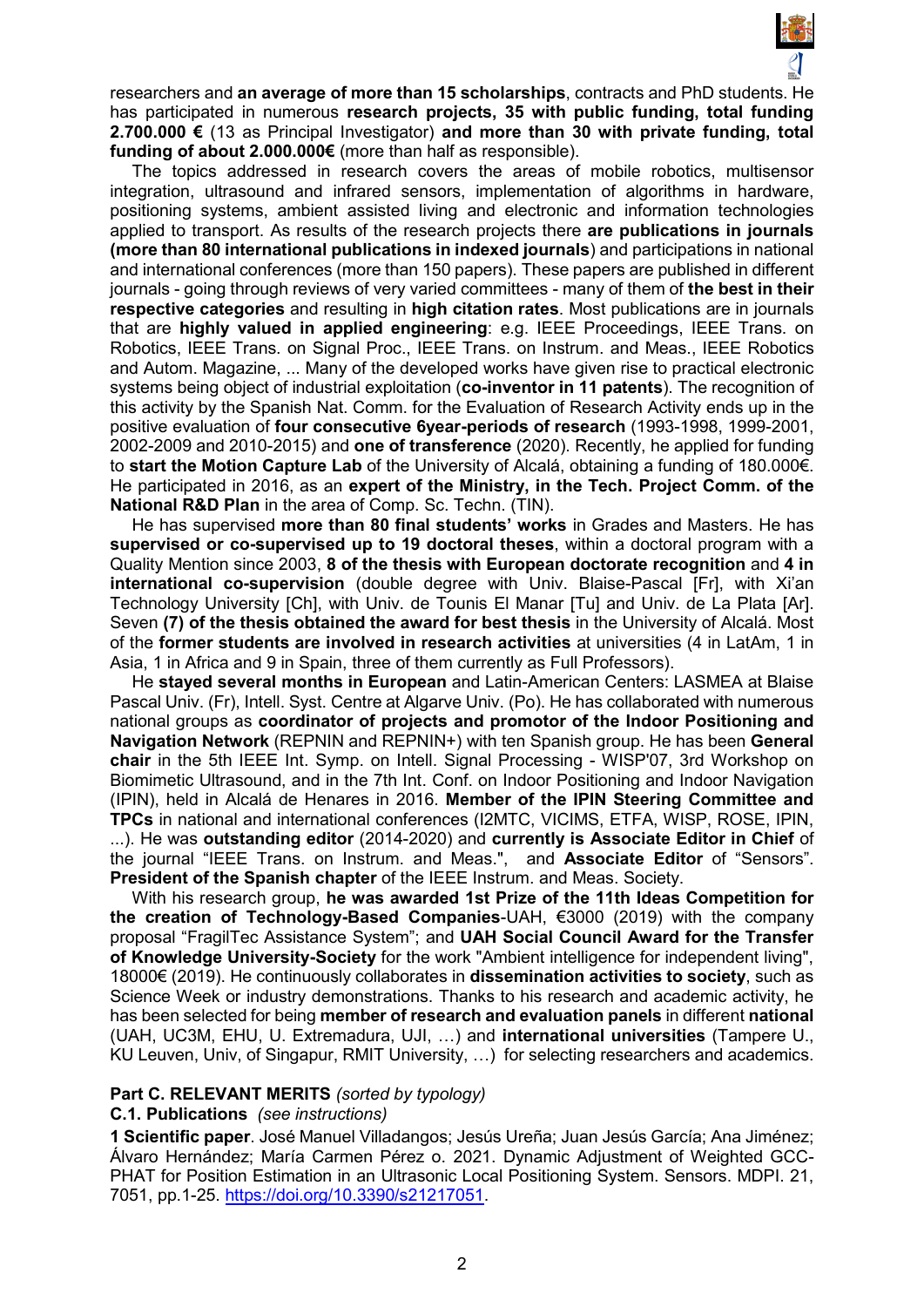

**2 Scientific paper**. Elena Aparicio-Esteve, Álvaro Hernández, Jesús Ureña. "Design, Calibration and Evaluation of a long-range 3D Infrared Positioning System based on Encoding Techniques. IEEE Trans. on Instrumentation and Measurm., vol. 70, pp. 1-13, 2021. [https://doi.org//10.1109/TIM.2021.3089223](https://doi.org/10.1109/TIM.2021.3089223)

**3 Scientific paper**. Elena Aparicio-Esteve; Jesús Ureña; Álvaro Hernández; Daniel Pizarro; David Moltó. "Using Pespective-n-Point algorithms for a Local Positioning System based on LEDs and a QADA receiver". Sensors **2021**, 21(19): 6537. [https://doi.org/10.3390/s21196537.](https://doi.org/10.3390/s21196537)

**4 Scientific paper**. Pérez‐Rubio, M.C.; Ureña, J.; Pérez‐Bachiller, S.; Villadangos, J.M.; Hernández, Á.; García, J.J.; Jiménez, A. "LOCATE-US: Indoor Positioning for Mobile Devices Using Encoded Ultrasonic Signals, Inertial Sensors and Graph‐Matching", Sensors **2021**, 21, 1950. Pp 1-25. [https://doi.org/10.3390/s21061950.](https://doi.org/10.3390/s21061950)

**5 Scientific paper**. Elena Aparicio-Esteve, Álvaro Hernández, Jesús Ureña, José M. Villadangos. "Visible Light Positioning System based on a Quadrant Photodiode and Encoding Techniques". IEEE Transactions on Instrumentation and Measurement, vol. 69, no. 8, pp. 5589-5603, Aug. **2020**, [https://doi.org/10.1109/TIM.2019.2962563.](https://doi.org/10.1109/TIM.2019.2962563)

**6 Scientific paper**. Mannay, Khaoula; Ureña, Jesús; Hernández, Álvaro; Machhout, Mohsen; Aguili, Taoufik. "Characterization of an Ultrasonic Local Positioning System for 3D Measurements." Sensors 20, no. 10: 2794, Pp 1-27, **2020**. [https://doi.org/10.3390/s20102794.](https://doi.org/10.3390/s20102794) **7 Scientific paper.** X. Wei; Y. Yang; J. Ureña; J. Yan; H. Wang. "An Adaptive Peak Detection Method for Inspection of Breakages in Long Rails by Using Barker Coded UGW" IEEE Access, vol. 8, pp. 48529-48542, 2020. <https://doi.org/10.1109/ACCESS.2020.2979409>

**8 Scientific paper**. Martín Colombo; Álvaro Hernández; Jesús Ureña. "Low-Complexity Joint Time Synchronization and Channel Estimation for OFDM-Based PLC Systems. IEEE Access. Vol. 7(1), **2019,** Pages: 121446-121456; [https://doi.org/0.1109/ACCESS.2019.2937472.](https://doi.org/0.1109/ACCESS.2019.2937472)

**9 Scientific paper**. Antonio Ruano; Alvaro Hernandez Alonso; Jesus Ureña Ureña; Maria Ruano; Juan Jesus Garcia Dominguez. **2019.** NILM Techniques for Intelligent Home Energy Management and Ambient Assisted Living: A Review Energies. MDPI. 12-2203, pp.1-29.

**10 Scientific paper**. David Gualda, Jesús Ureña , José Alcalá and Carlos Santos. "Calibration of Beacons for Indoor Environments based on a Digital Map and Heuristic Information" Sensors, Vol.: 19, Issue:670 Pages: 1-17, January **2019**. [https://doi.org/10.3390/s19030670.](https://doi.org/10.3390/s19030670) **11 Scientific paper**. Jesus Ureña, Álvaro Hernández, Juan Jesús García, José Manuel Villadangos, M. del Carmen Pérez, David Gualda, Fernando Álvarez, Teodoro Aguilera. "Acoustic Local Positioning With Encoded Emission Beacons". *Proceedings of IEEE*, Vol. 106(6), Pages: 1042-1062, June **2018**. [https://doi.org/10.1109/JPROC.2018.2819938.](https://doi.org/10.1109/JPROC.2018.2819938)

**12 Scientific paper**. F. Espinosa, J. J. García, A. Hernández, M. Mazo, J. Ureña, J. A. Jiménez, I. Fernández, C. Pérez, J.C. García. "Advanced Monitoring of Rail Breakage in Double-Track Railway Lines by means of PCA Techniques Applied Soft Computing". Applied Soft Comput., Volume 63, Feb. **2018**, Pages 1-13. [https://doi.org/10.1016/j.asoc.2017.11.009.](https://doi.org/10.1016/j.asoc.2017.11.009) **13 Scientific paper**. David Gualda, Jesús Ureña, Juan C. García, Enrique García, José Alcalá. "Simultaneous calibration and navigation (SCAN) of multiple ultrasonic local positioning systems". *Information Fusion*, 45 (**2018**). [https://doi.org/10.1016/j.inffus.2018.01.005.](https://doi.org/10.1016/j.inffus.2018.01.005)

**14 Scientific paper**. Teodoro Aguilera, Fernando Álvarez , David Gualda , José Villadangos , Alvaro Hernandez , Jesús Ureña. "Multipath Compensation Algorithm for TDMA-Based Ultrasonic Local Positioning Systems" IEEE Transactions on Instrumentation and Measurement, Vol 67 (5), pp 984-99, Mayo **2018**, [https://doi.org/10.1109/TIM.2018.2794939.](https://doi.org/10.1109/TIM.2018.2794939) **15 Scientific paper**. José Alcalá, Jesús Ureña, Álvaro Hernández, David Gualda. "Sustainable Homecare Monitoring System by Sensing Electricity Data". *IEEE Sensors Journal*, Vol. 17(23), 7741-7749, Dec. **2017**. [https://doi.org/10.1109/JSEN.2017.2713645.](https://doi.org/10.1109/JSEN.2017.2713645)

**16 Scientific paper**. J. J. García, Á. Hernández, J. Ureña and E. García, "FPGA-Based Architecture for a Multisensory Barrier to Enhance Railway Safety," in IEEE Trans. on Instrum. and Measurem. 65(6), pp. 1352-1363, June 2016, [https://doi.org/10.1109/TIM.2016.2534238.](https://doi.org/10.1109/TIM.2016.2534238) **17 Scientific paper**. José Alcalá, Jesús Ureña, Álvaro Hernández, D. Gualda. "Event-based Energy Disaggregation Algorithm for Activity Monitoring from a Single-Point Sensor". *IEEE Tr. on Inst. and Meas.* V. 66(10), 2615 – 2626, **2017**. [https://doi.org/10.1109/TIM.2017.2700987.](https://doi.org/10.1109/TIM.2017.2700987) **18 Scientific paper**. Alcalá, J.M.; Ureña, J.; Hernández, Á.; Gualda, D. "Assessing Human Activity in Elderly People Using Non-Intrusive Load Monitoring". Sensors, Vol 17 (2), 351, Pp. 1-17, Febrero **2017**. [https://doi.org/10.3390/s17020351.](https://doi.org/10.3390/s17020351)